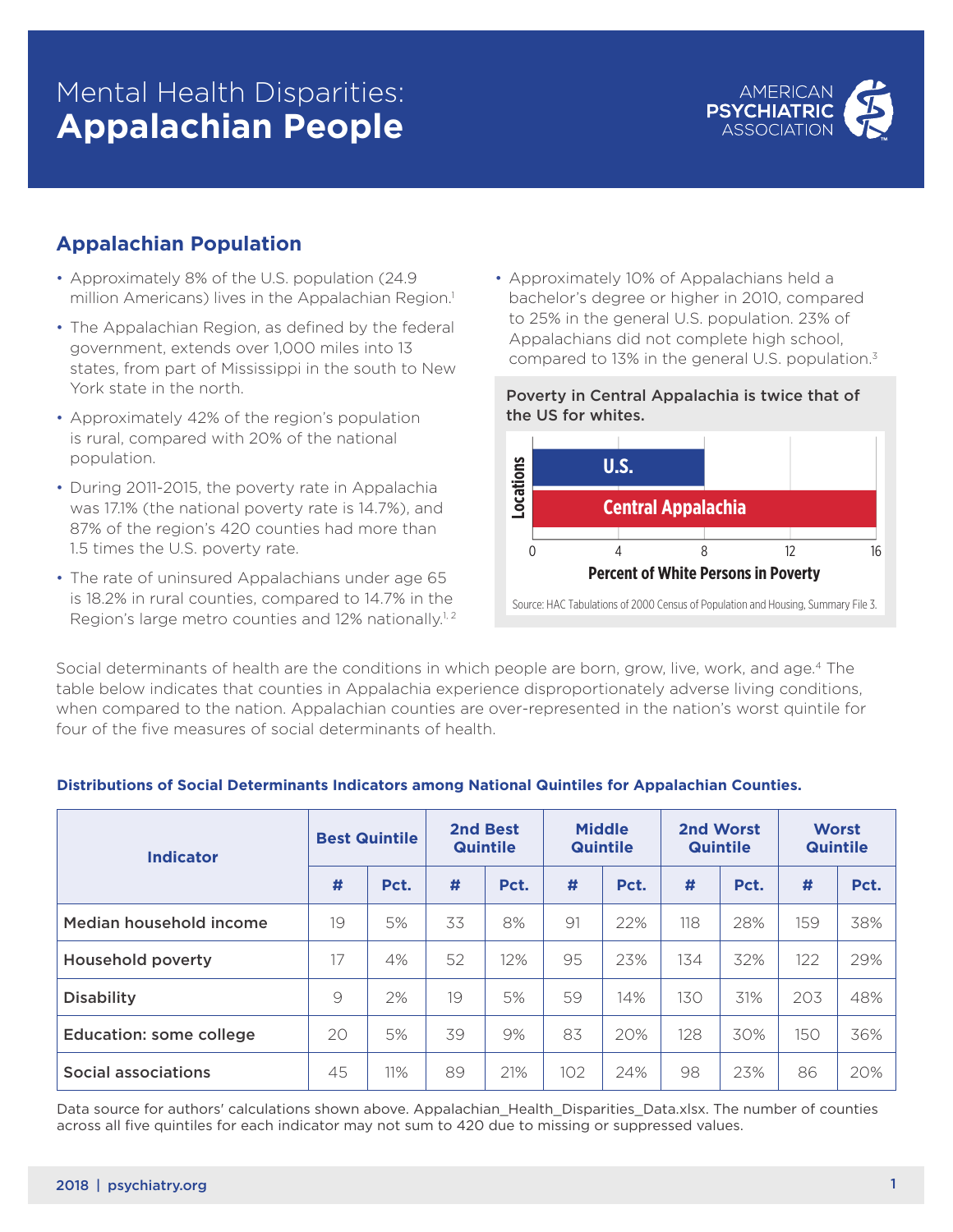### **Health Status and Disparities**

- Heart disease has a 17% higher mortality rate in Appalachia, compared to the nation as a whole.
- Compared to national averages, cancer diagnosis is 10% higher in Appalachia, COPD is 27% higher, accidental injury is 33% higher, stroke is 14% higher, and diabetes is 11% higher.<sup>1</sup>
- The infant mortality rate in the Appalachian Region is 16% higher than in the general population.1
- The availability of dentists per 100,000 population in Appalachia is 26% lower than the national average. There is a growing number of emergency department visits for conditions related to poor oral health care.<sup>1, 5</sup>

### **Mental Health Status and Disparities**

- Except for alcohol consumption, Appalachians have disproportionately higher rates of mental health problems, compared to the U.S. population.<sup>1</sup> The reason for lower consumption could be due to religious beliefs, or preference (more educated people tend to drink wine), or opioid use overtaking alcohol use in this region.
- Appalachian Medicare recipients reported feeling depressed at a rate 16.7 higher than in other U.S. regions.1
- Localized studies of Appalachian women seeking care from Primary Care Providers yield rates as high as 44%.<sup>6</sup>
- The region's suicide rate is 17% higher than the national rate, and residents in Appalachia's rural counties are 21% more likely to commit suicide than those living in the region's large metro counties.<sup>1</sup>
- Between 2008-2014, the mortality rate in Appalachia from poisoning (which includes drug overdoses) was 37% higher than the national rate.<sup>1</sup>
- Appalachian Kentucky has a poisoning mortality



**Source:** USDA, Economic Research Service, 2013 Urban Influence Codes. Condensed by ARC. Figure created by ARC, October 2016.

rate (including opioid overdose) of 35.9 per 100,000 people, the highest rate in the Appalachian Region and more than double the national rate<sup>1</sup>

- The higher rate of opioid use in Appalachia is due to a combination of geographic and cultural factors, including: isolated and mountainous terrain limiting access to care, lack of economic opportunity, the view of addiction as a moral failing, and a shortage of mental health providers.<sup>7</sup> There was also deliberate targeting of Appalachia by the pharmaceutical manufacturers of opioids with increased advertising and provision of samples.<sup>8</sup>
- Data from the Centers for Disease Control's Behavioral Risk Factor Surveillance System (BRFSS) from 2014 indicate that the average resident in Appalachia reports feeling mentally unhealthy 14% more days than the average American.<sup>1</sup>
- Appalachian counties with greater numbers of mentally unhealthy days have higher unemployment, poverty, disability, and mortality rates, as well as lower high school graduation rates.<sup>9</sup>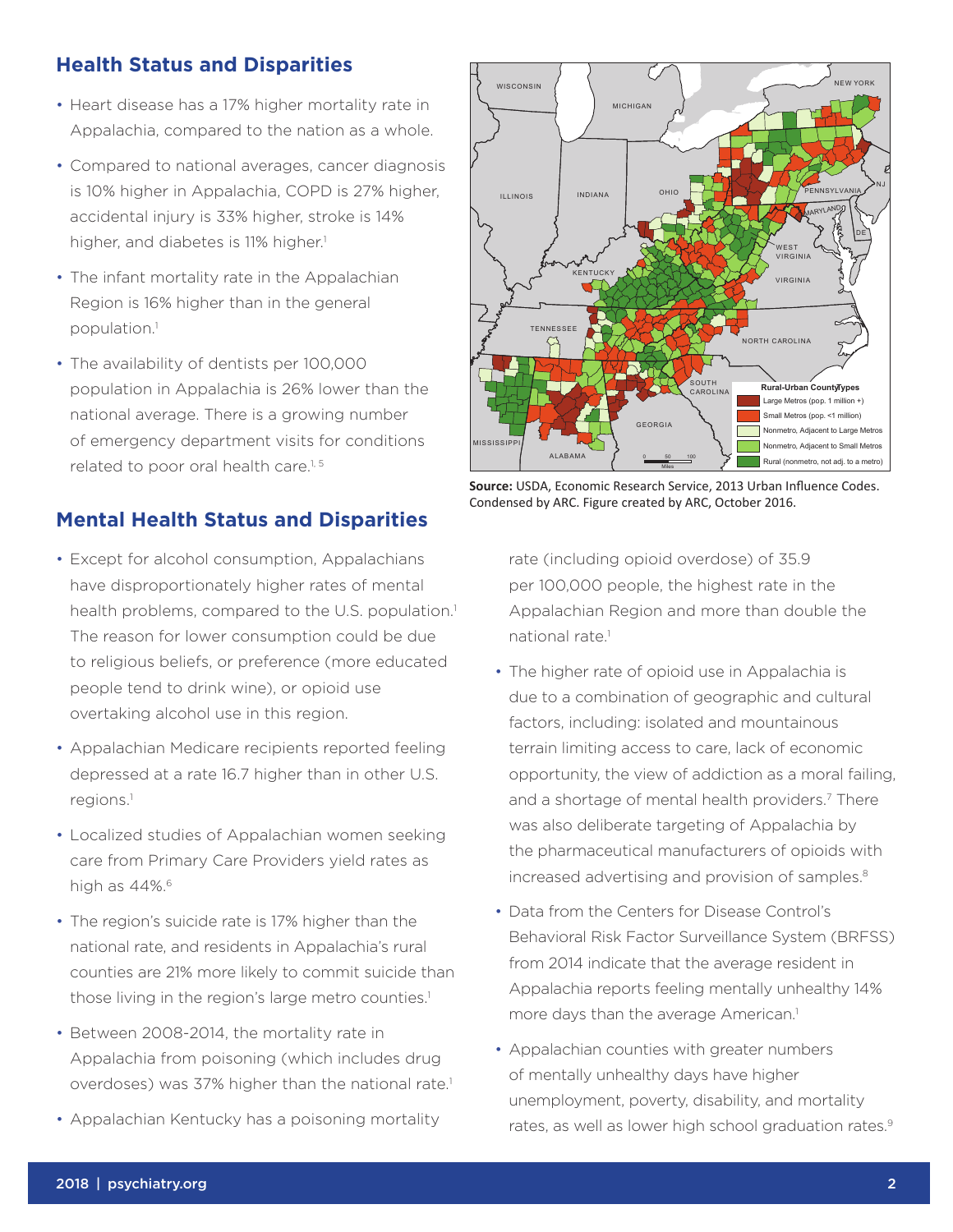The distributions of the Behavioral Health indicators among national quintiles for Appalachian counties are shown in the table below.

| <b>Indicator</b>             | <b>Best Quintile</b> |      | 2nd Best<br><b>Quintile</b> |      | <b>Middle</b><br><b>Quintile</b> |      | 2nd Worst<br><b>Quintile</b> |      | <b>Worst</b><br><b>Quintile</b> |       |
|------------------------------|----------------------|------|-----------------------------|------|----------------------------------|------|------------------------------|------|---------------------------------|-------|
|                              | #                    | Pct. | #                           | Pct. | #                                | Pct. | #                            | Pct. | #                               | Pct.  |
| <b>Depression prevalence</b> | 22                   | 5%   | 54                          | 13%  | 69                               | 16%  | 114                          | 27%  | 161                             | 38%   |
| Suicide incidence            | 46                   | 11%  | 69                          | 16%  | 108                              | 26%  | 127                          | 30%  | 70                              | 17%   |
| <b>Excessive drinking</b>    | 202                  | 48%  | 92                          | 22%  | 82                               | 20%  | 41                           | 10%  | 3                               | $1\%$ |
| <b>Poisoning mortality</b>   | 24                   | 6%   | 31                          | 7%   | 56                               | 13%  | 114                          | 27%  | 195                             | 46%   |
| <b>Opioid prescriptions</b>  | 51                   | 12%  | 77                          | 18%  | 91                               | 22%  | 100                          | 24%  | 101                             | 24%   |

**Distributions of Behavioral Health Indicators among National Quintiles for Appalachian Counties.**

Data source for authors' calculations shown above. Appalachian\_Health\_Disparities\_Data.xlsx. The number of counties across all five quintiles for each indicator may not sum to 420 due to missing or suppressed values.

### **Adverse Childhood Experiences (ACE) and Rural America**

ACEs are significant disturbances in a child's life that impact her or his ability to function in healthy ways. They were initially investigated in 1998 by CDC-Kaiser Permanente's Adverse Childhood Experiences (ACE) study to examine the link between ACEs and physical and mental health outcomes.9

- ACEs include all forms of child abuse (emotional, physical, or sexual), neglect (physical or emotional), or household dysfunction (divorce, violence, incarceration, substance abuse, or mental illness).
- Findings of the study indicated that the more ACEs a child experienced, the greater the risk of chronic health conditions, anxiety disorders, low life potential, and even early death.
- As the number of ACEs increases, so does the risk for negative health outcomes.
- In a study of rural and urban children and adults, the prevalence of ACEs was comparable in rural and urban children and adults. 56.5% of rural adults surveyed reported having ACE exposure. Among those with any ACE history, 25.8% experienced four or more ACEs. Thus, people who report having an ACE are at higher risk of having more than one ACE.<sup>11</sup>

#### **CDC Mortality Rates in the United States and Southwest Virginia**

| <b>Form of mortality</b>              | U.S. | <b>SW</b><br><b>VA</b> |  |
|---------------------------------------|------|------------------------|--|
| Unintentional injury in white males   | 45   | 73-163                 |  |
| Unintentional injury in white females | 18   | $23 - 28$              |  |
| Motor vehicle accidents white males   | 26   | 43-98                  |  |
| Motor vehicle accidents white females | 11   | $15 - 19$              |  |
| Homicide white males                  | 9    | $9 - 37$               |  |
| Homicide white females                | 3    | $4 - 21$               |  |
| Firearm homicide white males          | 6    | $7 - 29$               |  |
| Firearm homicide white females        | 1.4  | $2-10$                 |  |
| Firearm suicide white males           | 13   | 23-74                  |  |

- Exposure to adverse events in Appalachia occurs throughout the life span. The rate of violent mortality in Southwest Virginia is 2 to 4 times higher than the US as a whole based on data from the CDC.
- In a study of psychiatric patients in Southwest Virginia see via telepsychiatry 65% reported experiencing significant trauma with the majority experiencing childhood trauma, but 15% had been assaulted as adults and 11% had witnessed severe of fatal violence.12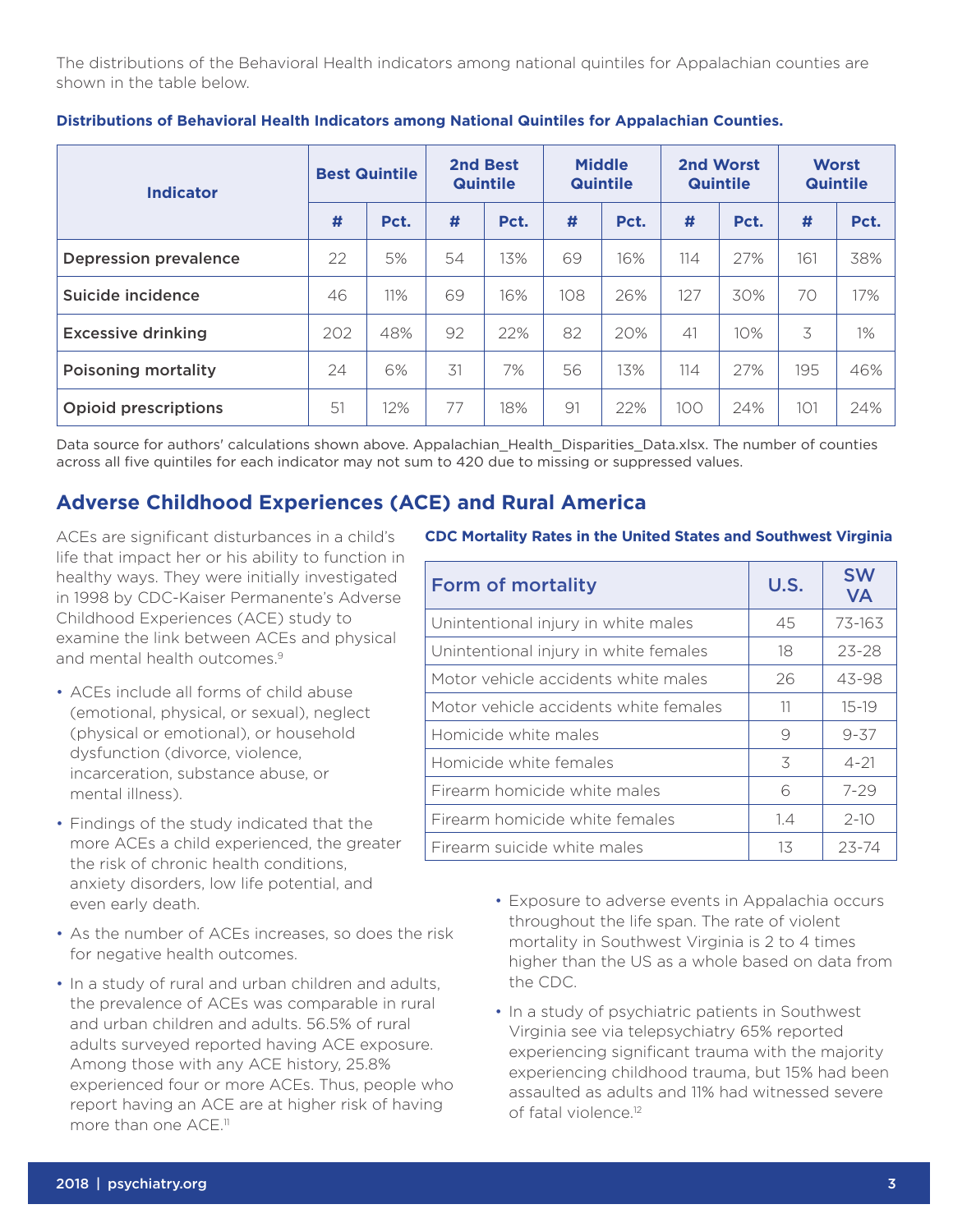## **Mental Health Service Utilization**

In Appalachia the number of mental healthcare professionals per 100,000 residents was 35% lower than the national average. In the southern and north central sub-regions of Appalachia, it further decreases to 50% fewer mental healthcare professionals than the national average.<sup>1</sup>

### **Barriers to Accessing Mental Health Services**

Key barriers to accessing mental health treatment for Appalachian people include:

- Distance to treatment facilities<sup>13, 14</sup>
- Access to transportation<sup>15</sup>
- Shortage of treatment providers<sup>1</sup>
- Rural Appalachian values of individualism and self-reliance.<sup>16</sup>

### **Cultural Health Practices of Appalachian People**

- Folk medicine has historically been important in the treatment of Appalachian communities. This approach was based on available resources and grew out of necessity, due to extreme geographic isolation and the lack of traditional medical care available to the population for the first century of settlement.<sup>18</sup> Examples include herbal and homemade remedies such as ginseng to treat kidney problems, jimsonweed for asthma, and goldenseal for indigestion.<sup>19</sup> Ethnographic research shows that the use of botanically based home remedies are being replaced by items occurring around the home, such as turpentine, gasoline, kerosene, ashes, stove soot, sulfur, and to an even greater degree commercial products are commonly reverted to for many "ordinary" health concerns, such as aspirin, Vick's, Listerine, Vaseline, Doan's Kidney Pills, etc.<sup>20</sup> These practices are still quite important, because health care which is more readily available is often too
- A long and troubled history between local Appalachians and absentee land-owning and exploitative corporations (e.g., timber, coal) has fostered a lingering skepticism of "outsiders," and this extends to medical and mental health care.<sup>17, 18</sup>

expensive for the large uninsured population. Prescription drugs are often out of reach and professional health care is usually only sought in more extreme situations.21-22

- Protective Factors in Appalachia are embedded into the cultural fabric of people in the Appalachian Region. Protective Factors include strong spiritual beliefs and a commitment to family and community above self. The region's relative geographical isolation created selfsufficiency, creative problem-solving, and strong bonds among neighbors. Many people fear that through continued poverty and out-migration, as well as the damage of the opioid epidemic that these values are being threatened.<sup>23</sup>
- The absence of outside cultural influences helped create a sense of egalitarianism and humility.24 Hospitality is a top priority in this region, both due to religious and geographic influences.

### **Strengths and Protective Factors Common to Appalachian People**

- Family
- Self-reliance
- "Love of Place"<sup>25</sup>
- Spiritual beliefs and practices
- Acceptance that life is difficult
- Patriotism<sup>25</sup>
- $\cdot$  Egalitarianism<sup>24</sup>
- Culture of honor, where being worthy of one's family, community, nation, or God is a primary motivator for action
- Humility is a virtue, "pride precedes the fall"